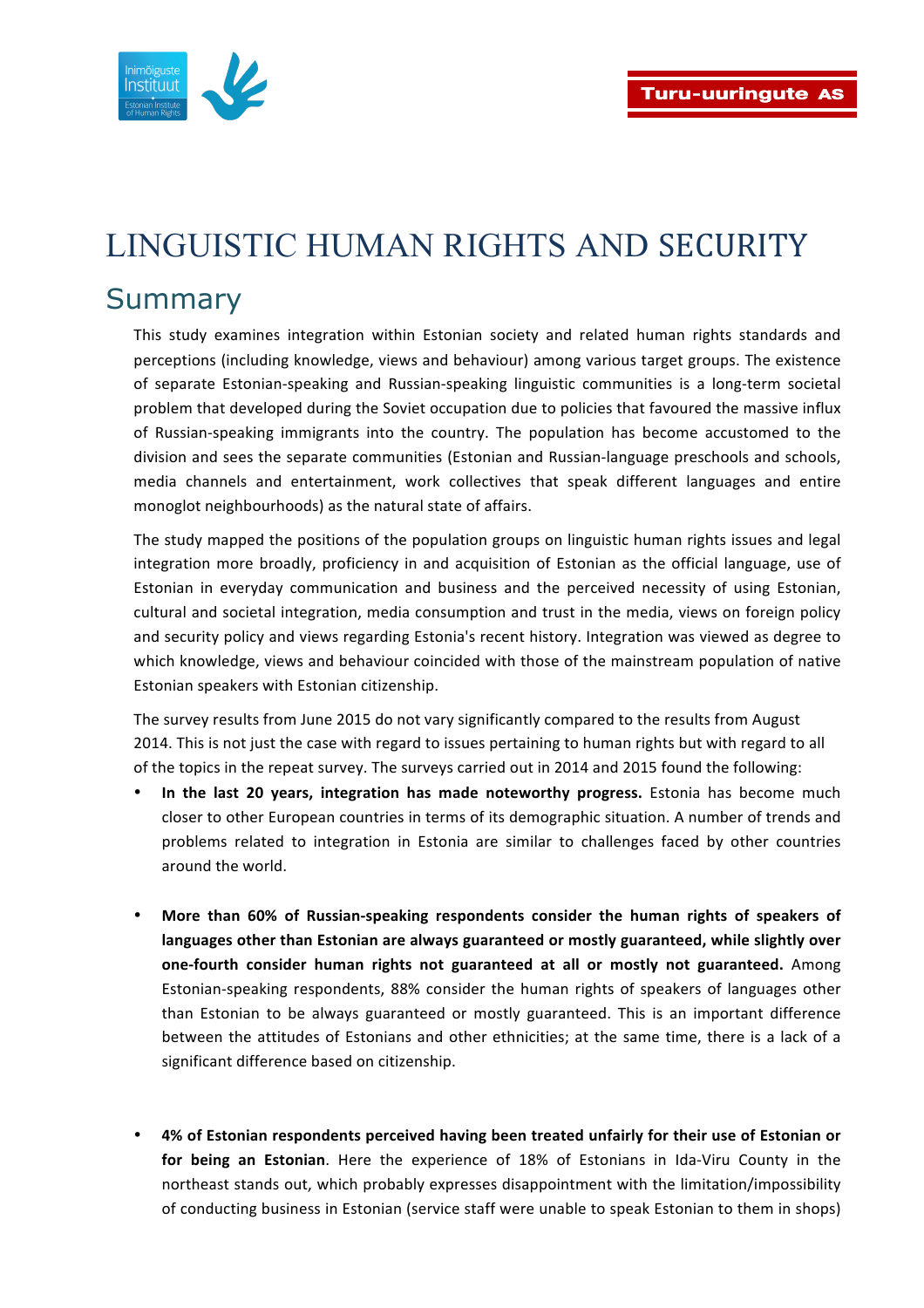

in this region. This is undoubtedly a case of a human rights violation where the state must intervene.

- **Every fifth to seventh (between 15 to 20%) Russian-speaking inhabitant feels that they have been unfairly treated because of ethnicity or native language, which is a very large share of the** target group.
- A previous study by the Institute of Human Rights (2013) showed that many Russian-speaking inhabitants lack an adequate understanding of human rights. For this reason, they tend to classify inconveniences and difficulties encountered in use of Russian in this category, although they are not related to human rights. The responses from Russian-speaking respondents cite cases where sales and service staff, doctors and police officers was not able or willing to speak in Russian. Actually, Estonia has no fundamental right to service in foreign language; this right only prescribed for Estonian (Section 8 of the Language Act).
- It is above all the younger age groups (the 15-34 age group and, above all, people aged 15-24, who are 5% more likely to perceive discrimination) **that more frequently mention violation of their rights due to ethnicity or native language.** It is especially noticeable in Tallinn where the environment of segregated communities allows one community to get by without having to use Estonian. At the same time, language requirements are high in the workplace. No doubt people who have spent a larger part of their lives in the independent Republic of Estonia have higher expectations regarding equal treatment than older generations. The reason for the difference is probably insufficient Estonian proficiency acquired in Russian-language schools (although it does meet the requirements of the national curriculum), as a result of which graduates of such schools are not capable of competing for jobs and participating in further education. Several other studies (such as Integration Monitoring 2013) have found the same embitterment and general anti-Estonian attitude among current graduates of Russian schools. Pensioners and people with lower educational attainment have the least problems, as they do not compete for jobs that require better language proficiency. In more than 10 cases, respondents complained about difficulty finding work due to insufficient Estonian proficiency. Thus the Russian speaking inhabitants were unable to bring out any specific human right violation on linguistic or ethnic grounds; however, they considered inconveniences related to use of Russian in Estonia to be human rights violations even though they cannot be categorized as such.
- More than the overall average, Russian-speaking respondents with undetermined citizenship saw problems with guarantees for human rights and mentioned perceived violations of human rights. It is possible that their opinions are influenced by the misconception, disseminated by Russian Federation authorities and media, that members of this social group should have the right to Estonian citizenship even if they do not meet Estonia's requirements (the claim is often that the Estonian state has allegedly deprived or "stripped" them of citizenship) as well as their personal inability to qualify for Estonian citizenship due to low language proficiency. Several respondents say the fact that they have not been granted citizenship – even though they have lived all their lives in Estonia and paid their taxes – is a violation of their rights. But neither is this an automatic human right. Citizenship is a covenant between individual and state that is predicated on loyalty; taxes are to be paid even in the absence of loyalty. A negative attitude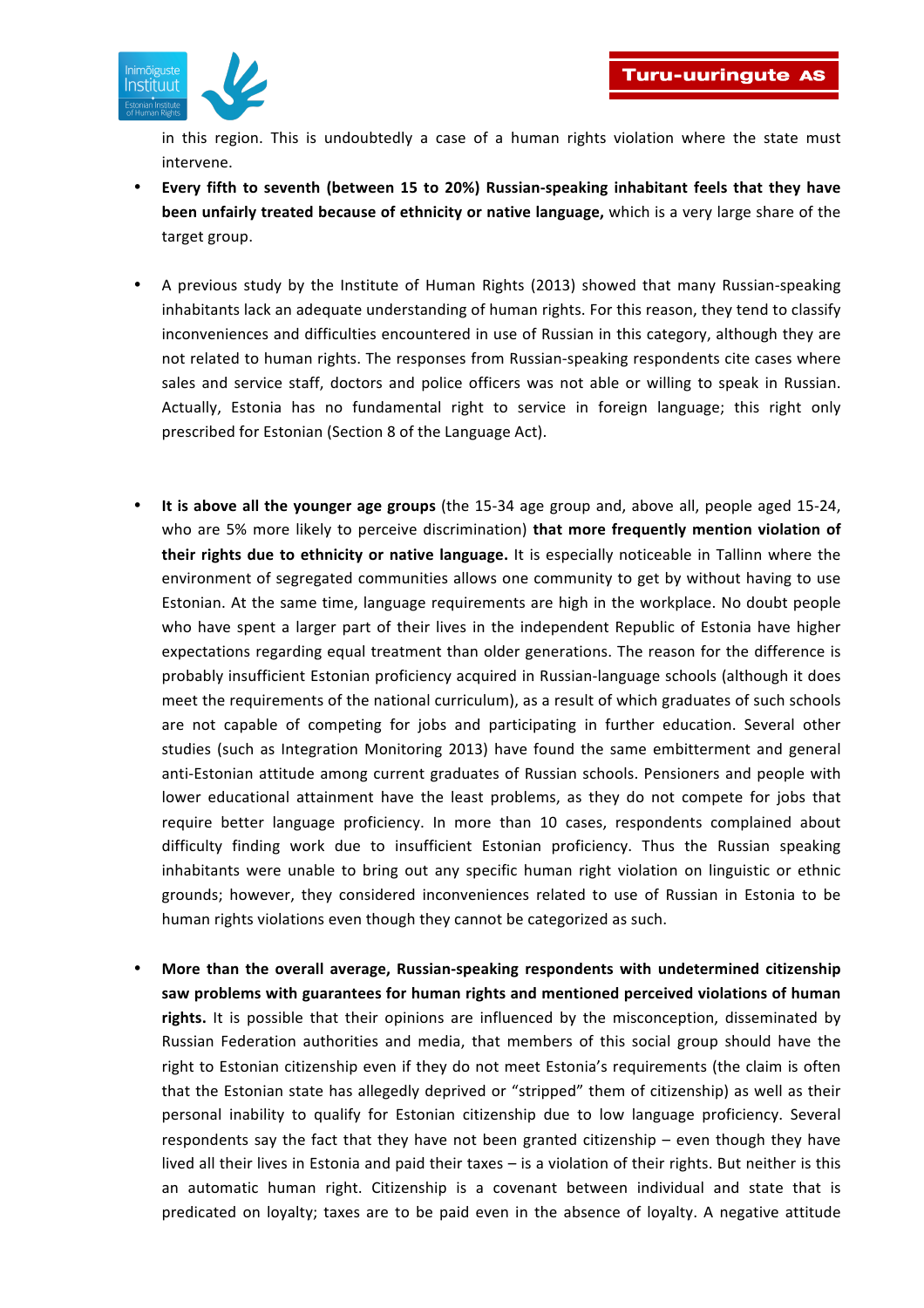

from Estonians is also cited (for example, being urged in Internet comment sections to "move back to Russia").

- Another important factor to be considered is that in international forums, Russia tries to portray **the Russian-language population's integration problems as a human rights violation.** With its "compatriots policy", however, Russia in fact perpetuates segregation and is working at crosspurposes to the efforts of Estonian integration policy.
- **75% of** Russian-language respondents say proficiency in Estonian as the official language is necessary for all Estonian inhabitants, while 99% consider it necessary for city council members and state and local government officials, 98% say it is necessary for medical personnel, 95% for sales and service staff and 94% for teachers. The percentages of ethnic Estonian respondents who say it is important are even higher: 98% of Estonians consider proficiency in Estonian to be very or somewhat important in the case of all inhabitants, while 100% of Estonians said it was important for the rest of the categories.
- There are large disparities between the various language environments, and in regions with **poorer** proficiency in the official language, fewer people consider proficiency in the official language particularly important. Ninety per cent of the Russian-language respondents in Tallinn and just over half (54%) of Ida-Viru County residents find that all Estonian inhabitants should be proficient in Estonian at the necessary level.
- **90% of Russian-language respondents with higher education and Russian-language respondents**  in the highest income group (over 650 euros per family member) consider proficiency in **Estonian to be very or somewhat necessary in the case of all inhabitants.** Women, too, stress the necessity. This is a well-known psycho-linguistic principle: women have been found to adapt more rapidly to and adopt a new culture, including the language. Among Russian-speaking schoolchildren, only 9% consider Estonian proficiency very necessary, which above all shows disillusionment and antagonism toward the state.
- Although Estonian proficiency is considered important, **Russian-speaking respondents do not perceive their own Estonian proficiency as being especially high (June 2015):** 13% are fluent in Estonian and 25% have good proficiency (understand, speak and write Estonian). Another 25% is proficient at a conversational level (they comprehend and speak some Estonian). 25% can understand Estonian and 12% have no Estonian proficiency at all. The results are also corroborated by findings of other studies that have attempted to measure Estonian proficiency (Integration Monitoring etc). These indicators vary significantly depending on the age, place of residence and educational level of the respondents: more than half of respondents who are under 35 and have higher education have good proficiency in Estonian, while only 42% in Ida-Viru County are capable of speaking basic Estonian. Still, this is an important step forward, as a census taken a generation ago (1989) found that only 14% of people of other nationalities spoke Estonian. The rise in language proficiency is particularly visible among women, who perceive themselves as having better proficiency and have successfully passed higher levels of Estonian examinations.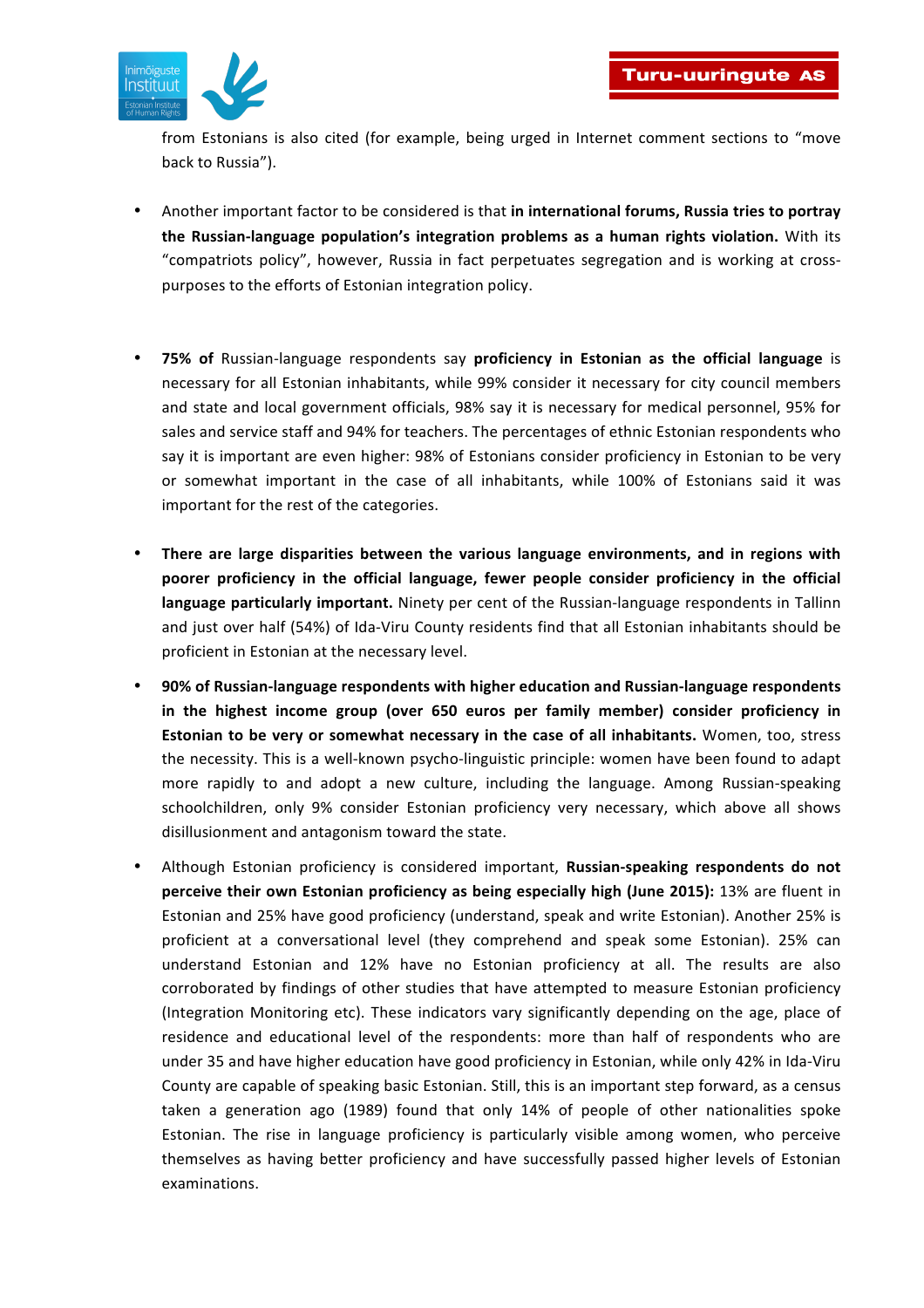

- The greatest share of Russian-language respondents have acquired proficiency through practice **(57%).** Some 39% have picked up the language in Russian-language schools, and 23% at language courses. It appears that the most important factor contributing to acquisition of Estonian is Estonian language study in general educational schools, which is also shown by the high Estonian proficiency in the 34 and under age group. At the same time, the segregated environment is a key impediment to improving and reinforcing Estonian proficiency, as it does not promote the retention of Estonian proficiency by way of practice. The better language proficiency, the more the language has been learned at school and through practical communication and, in the case of younger respondents, in early childhood at school and pre-school. Language courses have been more important than the average for people who have medium proficiency in Estonian. Of those who have attended courses and taken the official Estonian examination, the greatest share have attained B2 (33%) or B1 (24%) level.
- Estonian proficiency and the importance ascribed to the proficiency are also correlated. Respondents who do not consider Estonian proficiency to be important do not make efforts to **acquire the language, either.** It is likely that Estonian proficiency is not necessary for them in their professional lives and thus there is no instrumental motivation for learning the language.
- Among the Russian-speaking population, negative ratings slightly outnumber the positive as to whether the Estonian state is doing enough to make it possible for people of different ethnicities to acquire the necessary level of Estonian proficiency. Those who have poorer Estonian proficiency themselves take a more critical attitude toward the state's activities. This is no doubt an entrenched attitude that is not linked to knowledge about the actual situation regarding possibilities of learning the language. While 54% of Russian-speaking respondents outside Tallinn and Ida-Viru County give a positive rating to the state's activity in organizing language learning, the respective figure for Tallinn is 43%, and only 20% for Ida-Viru County. The state's activity is viewed negatively by 58% in Ida-Viru County. At the same time, free of charge language courses have been organized from year to year in Ida-Viru County, and several dozen people per year begin studying at the beginner level (much fewer at higher levels of proficiency), and only a fraction complete the course of study. Thus the actual situation and the views do not coincide. The perception as to the state's activity in ensuring language study is very strongly related to whether the respondent feels that their own rights have been violated in recent years for ethnic or linguistic reasons. Thus the negative attitude toward the state's activity is broader, spanning attitudes on various issues.
- To study **cultural and societal integration,** the respondents' knowledge on the following was tested: the animated film character Lotte, Estonian singers, film directors, composers and political parties. Of five questions, 3% of Russian-speaking respondents gave the right answer to all. One-third were unable to state any correct answers. Estonian parties were most familiar to respondents  $-52%$  of Russian-speaking people of other ethnicities knew that EKRE (National Conservative Party) was not (as of August 2014) one of parties in parliament. One-third knew of the most internationally famous Estonian composer currently, Arvo Pärt, and also that the Estonian animated film character Lotte was a dog. Pop singer Uku Suviste was less known (24%) and only a few were able to identify Elmo Nüganen as director of the film 1944. In comparison, Estonian respondents' figures: 89% knew that Uku Suviste had not represented Estonia at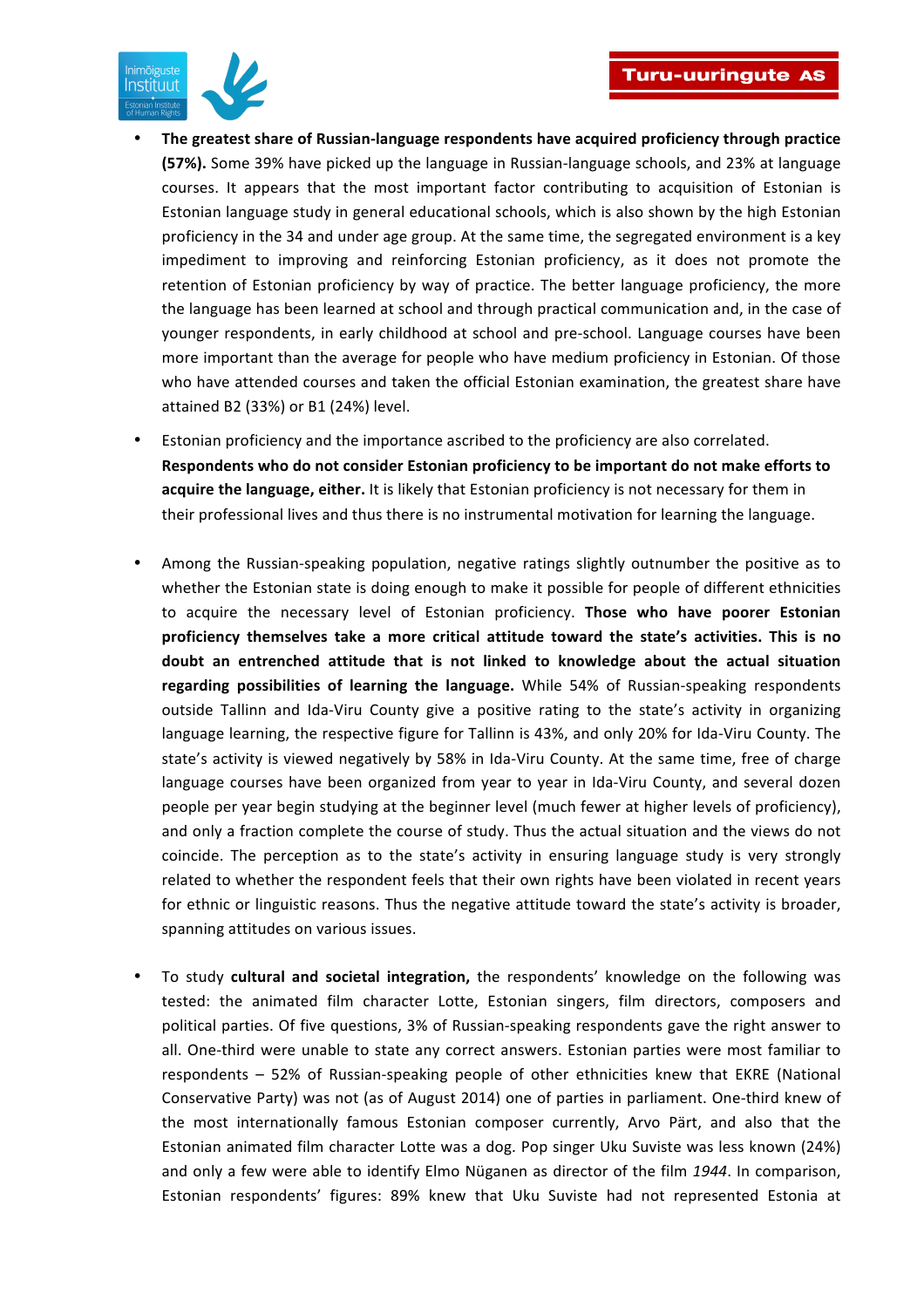

Eurovision, 87% knew who Arvo Pärt was and that EKRE was not in Parliament. 78% knew what animal Lotte was and 62% identified Nüganen as the director of 1944. Thus 48% of Estonian respondents knew all five right answers, 25% knew four of five, 14% answered three correctly, 10% answered two correctly and 2% got one right answer. Thus knowledge of Estonian society and cultural life varied extremely widely among Estonian-speakers and the Russian-speaking population, which shows the persistent segregated state of the Russian population. The most effective way of countering this may be to learn the Estonian language: of the responses from people proficient in Estonian, more than half were correct.

- The degree to which Estonian speakers and Russian-speaking people communicate with each other is of key importance when it comes to integration and avoiding segregation. 22% of the Russian-speaking population have contacts with Estonian speaking people within their family and 35% have Estonian speakers among more distant relatives. On the other hand, 63% of respondents have friends and close acquaintances who are Estonia, 63% have Estonian neighbours, and 56% have Estonian co-workers or fellow students. Avocational and business activities seems to be more centred on the native language, on the other hand: only one-fourth of Russian-speaking respondents have Estonians among their fellow participants in hobbies and sports, while 35% have Estonians among business and cooperation partners.
- Estonians have fewer contacts with Russian-speaking people: within the family, 13%; among relatives, 23%; among friends and close acquaintances 53%; among co-workers or fellow students 48%; among neighbours 36%; among business and cooperation partners 23%; and among hobby and sports co-participants, 17%. **The higher the language proficiency of Russian-speaking respondents, the more contacts they have with Estonians:** 46% of non-Estonians who speak Estonian fluently have Estonians within their family; 53% of them have Estonians among their relatives; 82% among friends and close acquaintances; 84% among co-workers or fellow students; 85% among neighbours; 65% among business or cooperation partners and 56% among fellow hobby and sports participants. The correlation here undoubtedly goes both ways: people of other ethnicities who have better Estonian proficiency more easily strike up a relationship with Estonians, and closer communication with Estonians also contributes to improved language proficiency.
- In various social situations, Russian-speaking respondents prefer to use mainly Russian, while **Estonians prefer to use Estonian.** In dealings with their Estonian-speaking acquaintances or coworkers, 69% of respondents use mainly Russian, while only one-fourth prefers to communicate in Estonian. Of the respondents, 72% use primarily Russian to communicate with a stranger on the street or personnel in stores and service establishments, while 84% use primarily Russian to talk to medical workers. Non-Estonians living outside Tallinn and Ida-Viru County are more likely to use Estonian, and the same is true for younger respondents (the 34 and under group have a fairly equal preference as to language in communicating with friends and co-workers: 48% prefer to use Russian and 43% Estonian). In general, if possible, Russian-speaking people do not try to speak more in Estonian and thereby improve their Estonian ability. They prefer strategies of convenience and will use Russian even if they are fluent in Estonian. A situation where the official language is unable to fulfil the function of the general language of communication and business is telling evidence that integration policy has fallen short of its goals.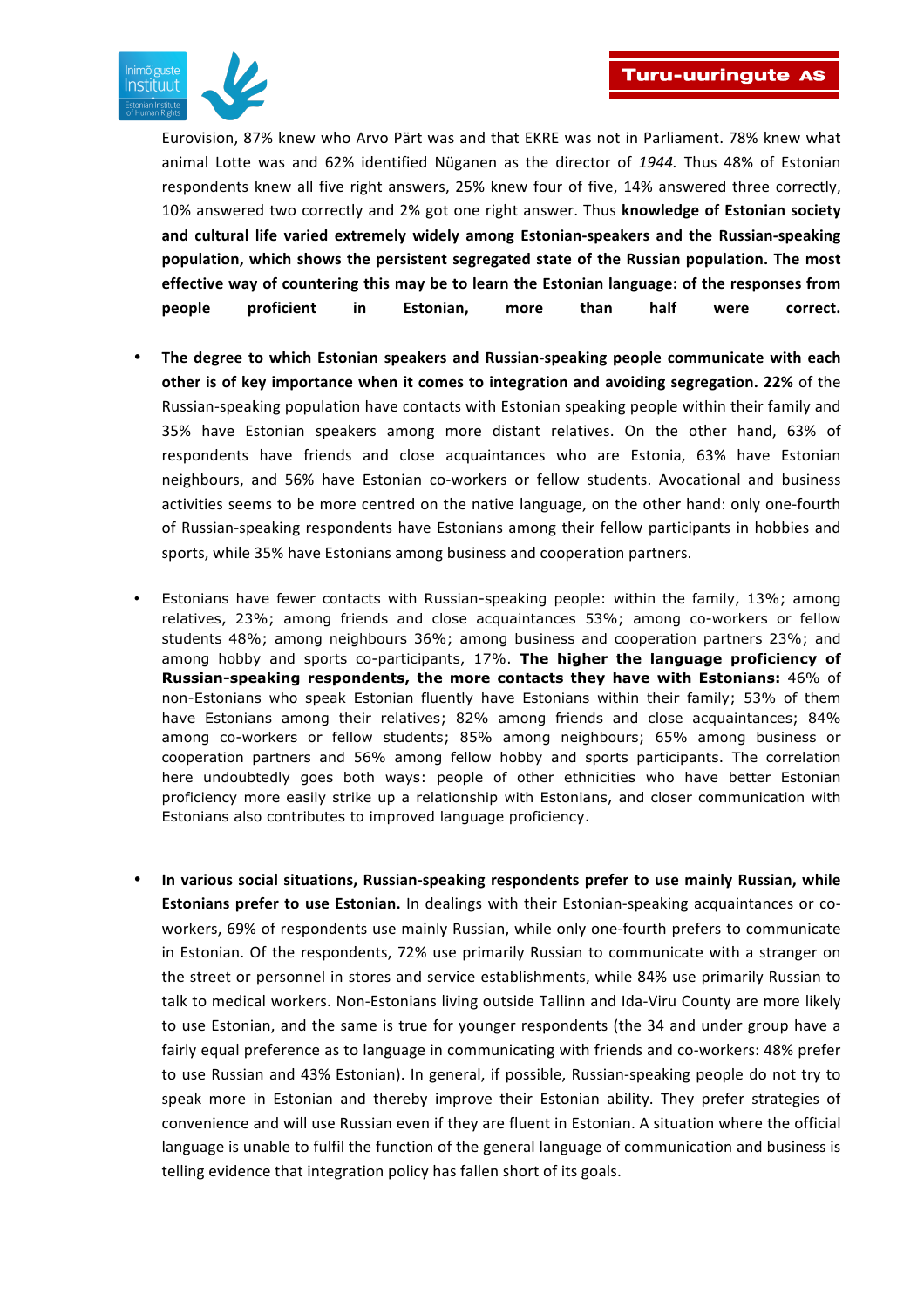

- The majority of Russian-speaking respondents support the idea that in future, all students could go to school together in Estonian language schools where Russian language instruction would be optional, at the basic school level (60%) as well as at the upper secondary level (67%). 81% and 86% of Estonians support this idea in the two levels of education, respectively.
- As expected, knowledge of Russian among all residents of Estonia is considered to be less **important than knowledge of Estonian.** Among Russian-speaking respondents, 60% consider this to be very or somewhat important, while 44% of Estonians feel the same. However, Russianspeaking respondents (90%) consider it important that local government officials, city council members, sales and service staff, medics and teachers be proficient in Russian – i.e. categories of employees who need to communicate with the Russian-speaking population. In particular this is deemed important by Russian-speaking respondents who have to this point grown accustomed to preferring Russian in communication even if they are proficient in Estonian. It is precisely this habit as regards choice of language (and the state's lack of success in establishing the official language as the general language of business and communication) that has led to an artificial demand for Russian proficiency in the service sector.
- When it comes to important world events, Russian-speaking respondents say they trust Russian **Federation media channels significantly more than Estonian ones.** Often the two countries' respective media occupy opposing positions in terms of news selection and the content transmitted. 33% of the respondents favour Russian channels, only 5% prefer Estonian channels. 24% puts stock in both to some degree, but 26% say they do not trust the information from either. This shows that the Russian-speaking population predominantly lives in a different information space, one that is heavy contrast to Estonia, and that social integration is marginal in Tallinn and Ida-Viru County. Trust in the Russian media is very clearly related to a given respondent's place of residence: close to half of the Russian-speaking respondents living in Ida-Viru County (49%), 26% of Tallinners and 21% of those living elsewhere in Estonia trust the Russian media more. Of Russian citizens, 48% trust the information originating from the Russian media, as do 35% of respondents with undetermined citizenship and 25% of Russian-speaking Estonian citizens.
- The information channels consumed determine the information received and the bias of the information. The most important information channels for Estonia's Russian-speaking population are Russian TV channels and Pervyi Baltiyskiy Kanal (PBK), while Estonians' information space consists of various Estonian-language sources: TV and radio channels, newspapers and the Internet. Estonians only rarely stray into the Russian-language information space; on the other hand, Russian-speaking respondents have slightly more contact with Estonian-language information channels (Estonian-language TV channels 35%, Estonian-language information websites 23%). Thus the information sources used by the Estonian- and Russian-speaking communities are predominantly different. The information space is characterized by extensive language-based segregation that results in differentiated and opposing mindsets and attitudes.
- Most Russian-speaking people avoid taking categorical positions on issues related to security and foreign policy. Most Russian-speaking respondents prefer to remain disengaged when it comes to the current ongoing conflict in eastern Ukraine. 49% do not support either side. Yet the supporters of the Russia-backed separatists hold a clear edge over those who back the central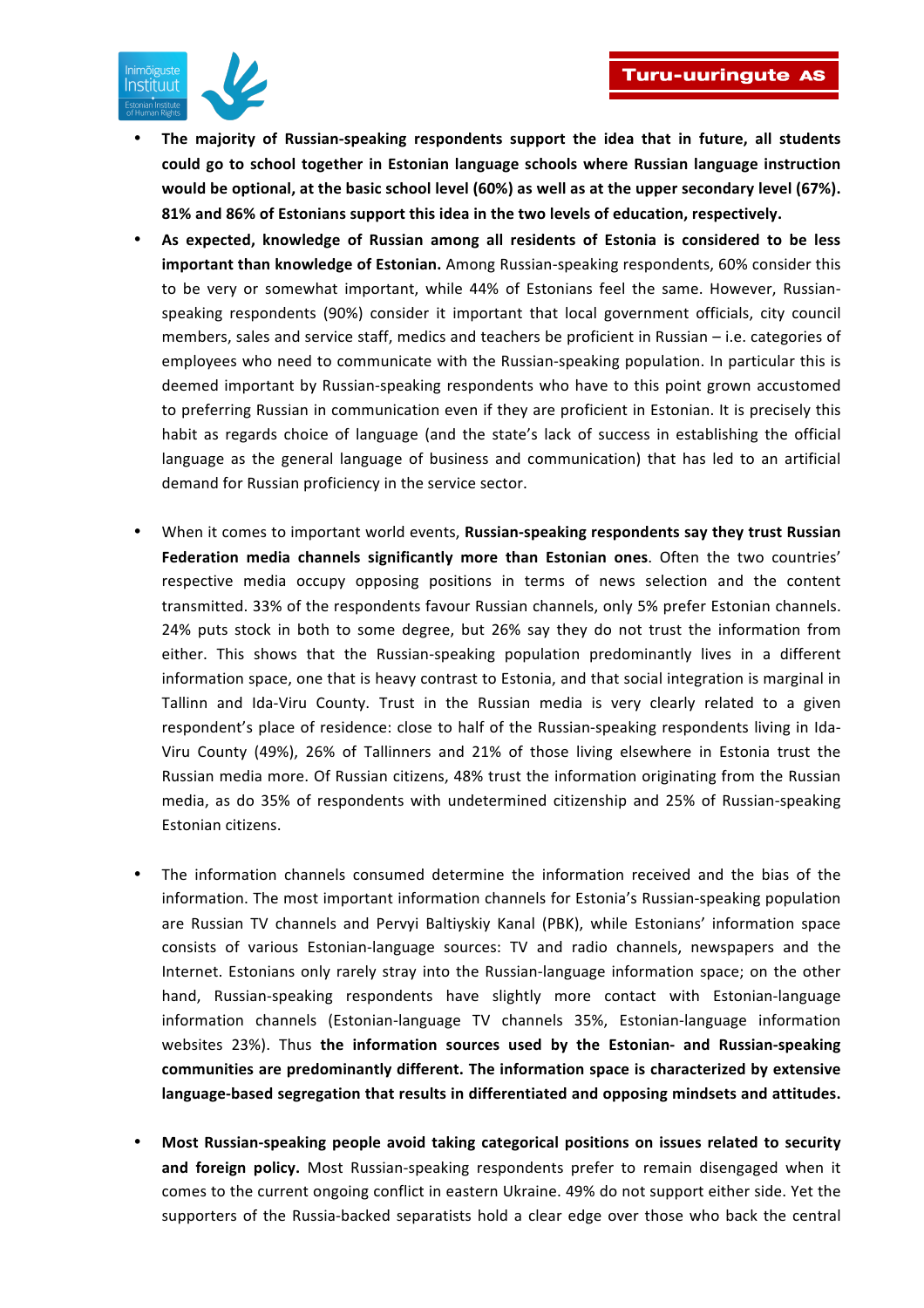

government in Kyiv (8%). Russian citizens support Russia in this conflict (37%). In Ida-Viru County as well, support for Russia is higher than the average  $-36%$  (this is partially due to the higher percentage of Russian citizens among the region's population). Estonians' sympathies lie clearly with Ukraine. Kyiv's central government is supported by 65%, the separatists by only 1%. Twentythree per cent do not support either side. Opinions on the Ukraine-Russia conflict are related to which media space the respondents inhabit. The Russian-speaking respondents who consider information obtained from Estonian TV channels as important show a slightly greater than average support for Ukraine and less support for separatists and Russia.

- A total of 39% of Russian-speaking respondents support the position that Ukraine's predominantly Russian-speaking regions ought to be incorporated into Russia and 35% say Russia has the right to have influence throughout the entire former Soviet Union. Only 19% agree with the statement that Russia is committing aggression in eastern Ukraine and that Ukraine has the right to defend itself against such aggression. The attitude of Estonian-speaking respondents toward these statements is the opposite: 95% would oppose the annexation by Russia of Ukraine's majority Russian areas; 79% oppose Russia's claims to have influence throughout the former Soviet Union and 89% consider Russia to be the aggressor in the conflict and believe Ukraine has the right to defend itself.
- The Russian-speaking population does not consider potential Russian aggression against Estonia very likely: in August 2014, 56% considered Russian aggression against Estonia to be completely unlikely. By June 2015, this percentage had grown to 75%. At the same time, 7% of Estonians considered military aggression on the part of Russia against Estonia very likely and 33% considered it somewhat likely. Pursuant to the assessment of the threat from Russia, measures for protecting Estonian national security are also seen differently by the respective linguistic communities. Whereas 83% of Estonians support a greater NATO presence in Estonia, only 19% of Russian-speaking people of other ethnicities do, and 62% of Russian-speakers oppose a greater NATO presence.
- The attitudes of the two linguistic communities toward Russia's compatriots policy which is intended to reinforce cultural ties and increase influence among Estonia's Russian-speaking community and creating a base for the policy – are completely opposite. Russian-speakers predominantly support the compatriots policy while Estonians do not.
- The Russian-speaking community continues to be reluctant to acknowledge the occupation of **Estonia by the Soviet Union.** Entirely 46% of Russian-speaking respondents said in August 2014 that Estonia voluntarily joined the USSR in 1940, and only 18% felt that Estonia ended up a Soviet republic because of military occupation. Thirty-six per cent of Russian-speaking respondents refrained from taking a position on the matter. The reason, we believe, can hardly be lack of knowledge in the area; it is a specific attitude that respondents cling to, something that is part of their identity that has developed over the years. The study shows that, in the case opinions on security policy as well, there is little common ground in the views of Estonian-speaking and Russian-speaking respondents; their views are mostly opposing. This also shows the general dividing lines and lack of integration between these groups in society.